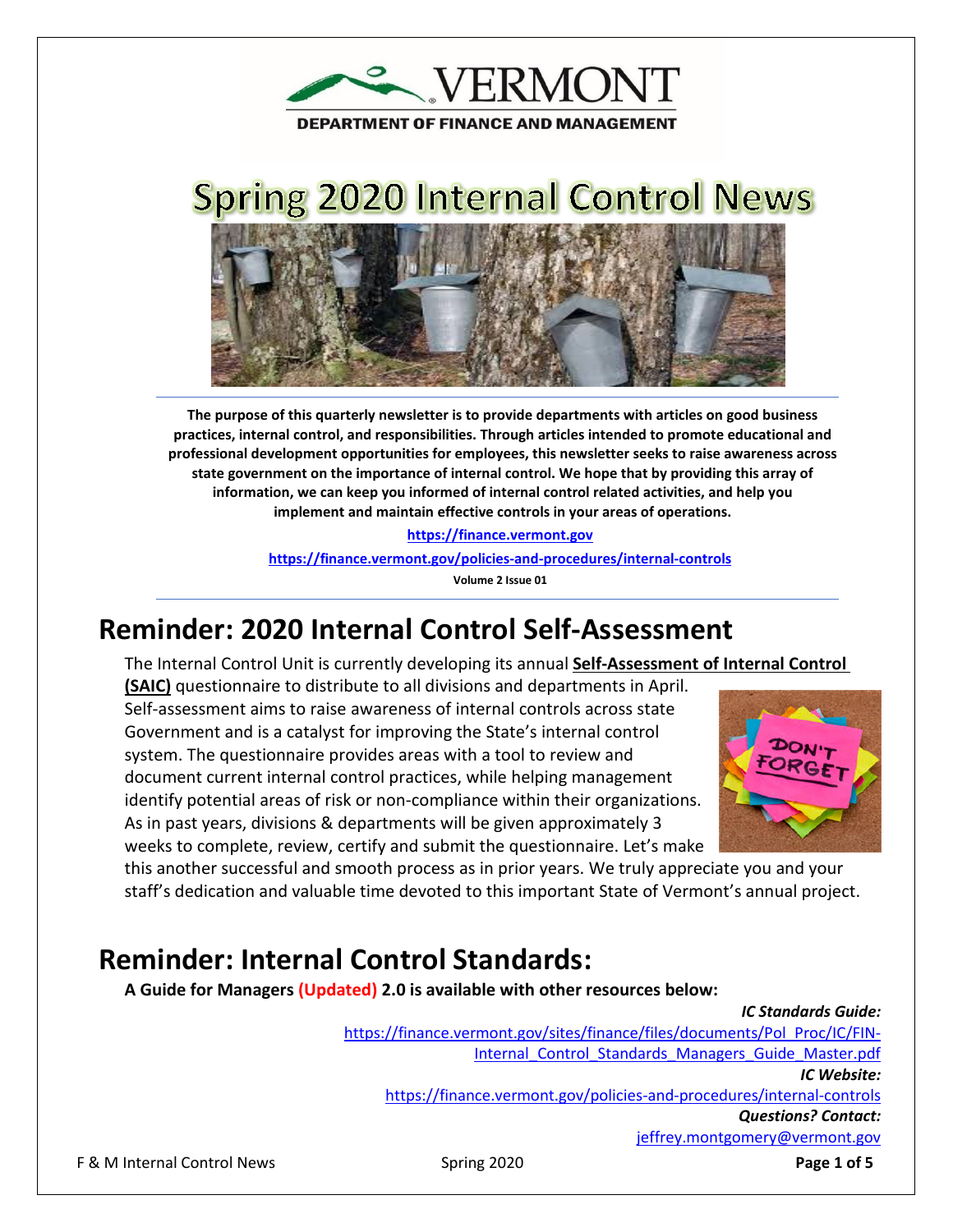### **New GASB Accounting Standards**

#### **New Accounting Standard for Leases coming in Fiscal Year 2021**

The Governmental Accounting Standards Board (GASB) has issued Statement No. 87, a new accounting standard for Leases. This new standard will be effective for the State of Vermont on July 1, 2020, and the State will first report under the standard in the Fiscal Year 2021's Comprehensive Annual Financial Report (CAFR).



#### • **Definition of a Lease**

A lease is defined as a contract that conveys control of the right to use another entity's nonfinancial asset (the underlying asset) as specified in the contract for a period of time in an exchange or exchange-like transaction. Examples of nonfinancial assets include buildings, land, vehicles, and equipment.

To determine whether a contract conveys control of the right to use the underlying asset, a government should assess whether it has both of the following:

- 1. The right to obtain the present service capacity from use of the underlying asset as specified in the contract
- 2. The right to determine the nature and manner of use of the underlying asset as specified in the contract.

The State is the Lessee when they are leasing the nonfinancial asset from another entity, and the State is the Lessor when they are leasing the nonfinancial asset to another entity. The new standard applies to leases with external parties. Internal leases, for example a Department leasing from BGS, are not required to be reported under the new standard.

#### • **Lessee Accounting**

Under the new lease standard all leases are reported similar to a financed purchase, so the treatment of leases will be comparable to the current accounting for capital leases. The new standard eliminates the operating lease category by requiring governments to report lease commitments as a lease liability and an intangible right-to-use the lease asset at commencement of lease. There are limited exceptions for short-term leases, which are defined as a lease with a maximum possible term of 12 months or less at lease inception, this includes options to extend.

#### • **Lessor Accounting**

Another new reporting requirement under this standard is required when the State is the Lessor. Under lessor accounting the State would be required to record a lease receivable and a deferred inflow of resources on financial statements at the commencement of the lease term.

#### • **Embedded Leases**

Leases include contracts that, although not explicitly identified as leases, meet the definition of a lease because they convey control of the right to use another entity's nonfinancial asset. There may be leases embedded in existing contracts that were previously not considered leases. Many contracts will not use the terms "lease" or "rent" that allow for easier identification, so critical evaluation is required to determine whether a right to control the use of an asset is created by the contract.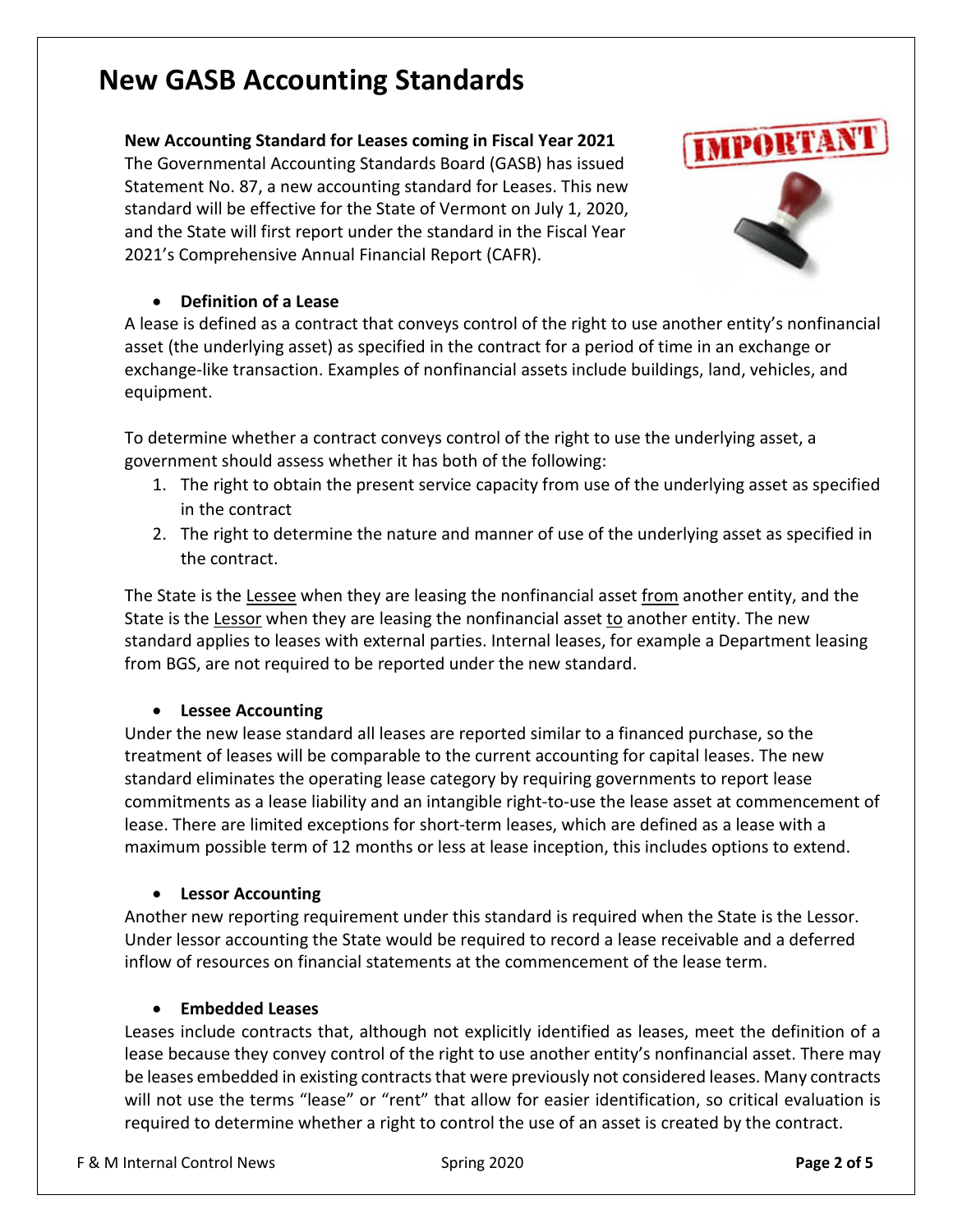#### • **Example of an embedded lease:**

The State has a security services contract with 123 Security. 123 Security provides cameras, monitors, and keypads for a State building. The contract states that the State will have full usage of specific pieces of monitoring equipment. The contract lists each item, along with an identification number, that will be used for this contract. The State will have full control over the monitoring equipment. The equipment portion of this contract meets all of the standards required for an embedded lease: there are identified assets, the State has control of those assets, and the State has the right to obtain the present service capacity and the right to determine the nature and manner of use of the underlying asset as specified in the contract.

#### • **Next Steps**

Financial Operations has begun to contact departments and agencies to gather information on leases and will continue to work with departments and agencies to prepare to implement the new lease accounting standard. Financial Operations asks that you keep the concepts included in this article in mind every time you enter into a contract to determine if a lease is present and needs to be reported under this new accounting standard.

If you have questions about the new lease accounting standard, please contact John Becker at [john.becker@vermont.gov.](mailto:john.becker@vermont.gov)

## **Center for Disease Control and Prevention & Vermont Department of Health - Team Together on COVID-19 Virus**



The following are various links to help you and your staff understand what the major issues are with the recent COVID-19 Virus. *Remember, Internal Control involves not only the inter-functions of your operations but also what happens externally that effects and impacts your internal control system.*

We hope you find these resource tools handy and save as a future reference guidance.

The CDC regularly updates its guidance at [cdc.gov/coronavirus/2019-nCoV/summary.html](https://www.cdc.gov/coronavirus/2019-nCoV/summary.html)

The Vermont Department of Health regularly updates its guidance at [healthvermont.gov/covid19](https://www.healthvermont.gov/covid19)

F & M Internal Control News Spring 2020 **Page 3 of 5**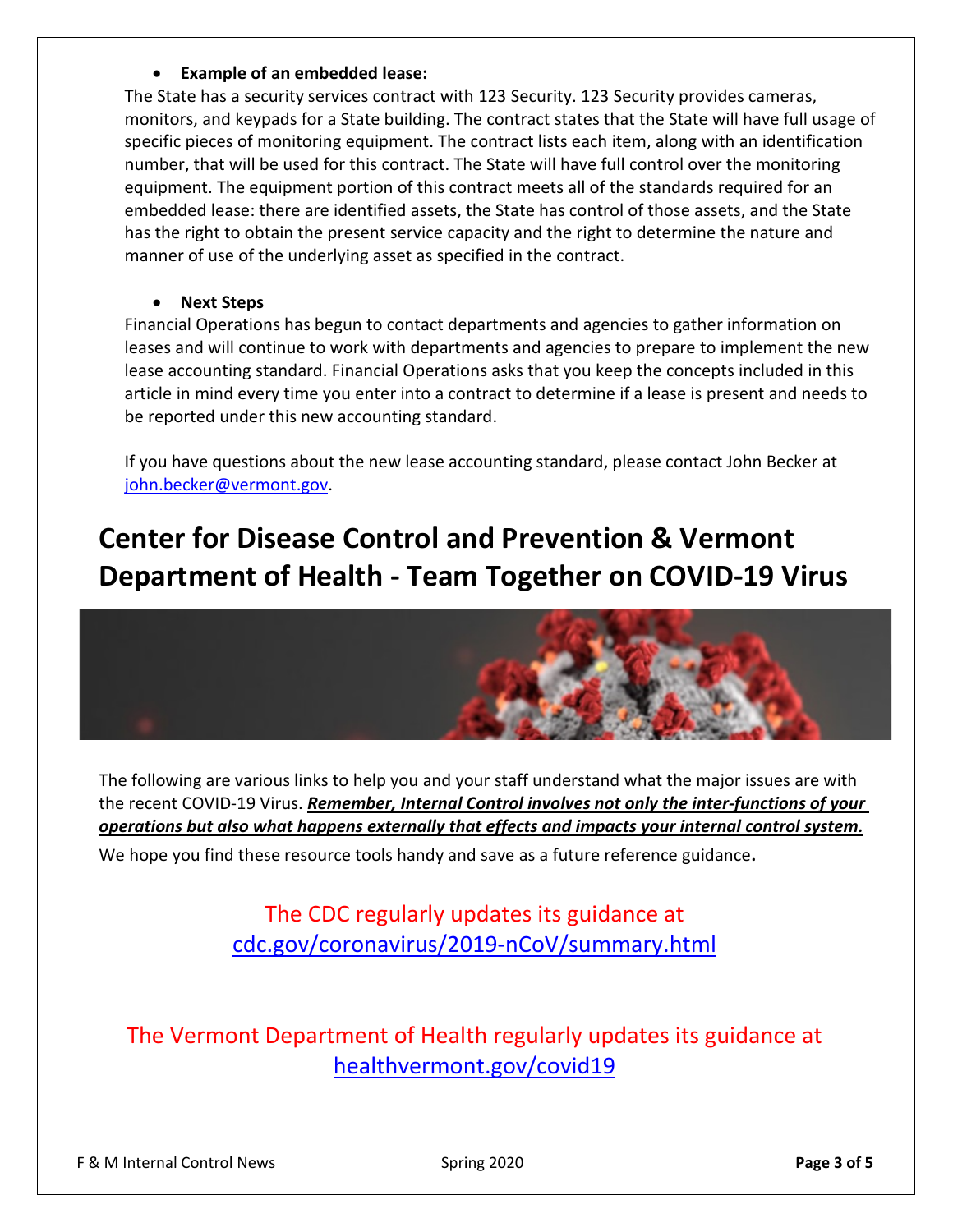### **COVID – 19, Links continued….**

| <b>How it spreads</b>             | <b>Symptoms</b>                   |
|-----------------------------------|-----------------------------------|
| <b>Prevention &amp; Treatment</b> | <b>Stigma &amp; Resilience</b>    |
| What to do if you are sick        | <b>Frequently asked questions</b> |

#### **To Reiterate: Everyday Preventive Measures**

Person-to-person spread of the virus is thought to occur mainly via respiratory droplets produced when an infected person coughs or sneezes. Much is still unknown about how the virus spreads. Take these everyday preventive actions to help stop the spread of germs:

- Wash your hands often with soap and water for at least 20 seconds. If soap and water are not available, use an alcohol-based hand sanitizer.
- Avoid touching your eyes, nose, and mouth with unwashed hands.
- Avoid close contact with people who are sick.
- Stay home when you are sick.
- Cover your cough or sneeze with a tissue, then throw the tissue in the trash.
- Clean and disinfect frequently touched objects and surfaces.

**To Reiterate: People at Risk for Serious Illness from COVID-19** Some people are at higher risk of getting very sick from this illness, including older adults and people with chronic medical conditions like heart disease, diabetes or lung disease. According to the CDC, these people should take extra precautions including:

- Stocking up on supplies.
- Avoiding crowds.
- Avoiding cruise travel and non-essential air travel.
- Staying away from others who are sick.

**Note: All related links and advice are sourced from the CDC, and the Vermont Department of Health.**

#### **F & M Staff Happenings – Staff Departures**

**Kelly Murphy,** Senior Budget Analyst, Budget & Management, Department of Finance and Management has transitioned to a new Job. *"I am pleased to announce that Kelly Murphy has transitioned to a new external job. We wish her all the best of luck." - Richard Donahey, Director of Budgets & Management.* 

**Christine Gilhuly,** Private Secretary, Department of Finance and Management has transitioned to a new Job. *"Please join me in wishing Chrissy well in her new job and, for those of you passing through the State House, don't forget to stop in and see her in Senate Appropriations." – Adam Greshin, Commissioner of Finance and Management.* 

> *F&M - Internal Control News* is published in the Spring, Summer, Fall, and Winter by The Department of Finance and Management, Internal Control Unit. Please contact [Jeffrey.Montgomery@vermont.gov](mailto:Jeffrey.Montgomery@vermont.gov) with comments or suggestions.